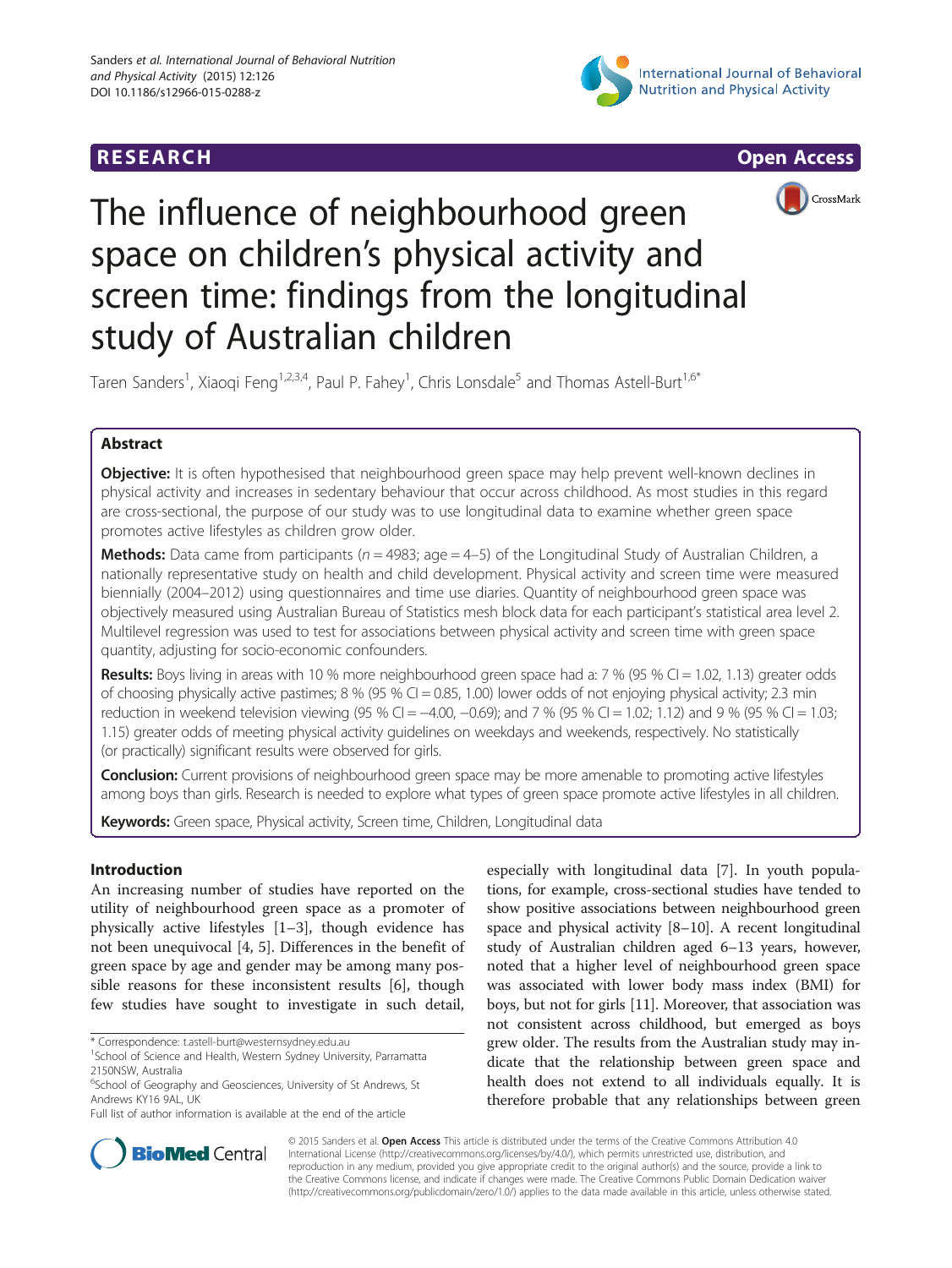space and physical activity would also be contingent upon age and gender, in line with what is known about differences in autonomy that manifest between boys and girls of different ages [[12](#page-8-0)]. Evidence of this nature is required to highlight if current provisions of green space promotes health and active lifestyles among all children, or just particular age groups and genders. Accordingly, the purpose of this study was to examine the patterning of physical activity and sedentary behaviour among girls and boys between the ages of 4 and 13 in relation to neighbourhood green space, and to investigate whether any such patterns varied as children grew older.

## Methods

#### Data

Data for this study came from the older cohort of the Longitudinal Study of Australian Children (LSAC), a large-scale government project run by the Australian Department of Families, Housing, Community Services, and Indigenous Affairs. Full details of the LSAC methodology are published elsewhere [[13](#page-8-0)]. In brief, a two-stage clustered design was used, with eligible children identified through Australia's universal healthcare database, Medicare. Children were considered eligible if they were born between March 1999 and February 2000. The postcodes in which these children lived were then stratified by state, and then by urban or rural status. A random sample of 1-in-10 postcodes were then chosen with the children residing within those postcodes comprising the sample. A total of 9893 children were approached to participate by mail-out letter. Of those approached, 50.4 % were successfully recruited, with 37.5 % choosing to opt-out and 15.2 % unable to be contacted. Excluding those who were unable to be contacted, the overall response rate was 59.4 % [\[13\]](#page-8-0). Data collection commenced in 2004, when the children were aged 4–5years old. Data were collected from the same children every 2 years, primarily by face-to-face interviews with the children's parents, with additional data coming from the child's other caregivers (e.g., teachers), census-linked data, and the children. The Australian Institute of Family Studies Ethics Committee provided ethics approval for the LSAC, and all participants provided written informed consent.

#### Green space

To estimate residential green space, land-use data was extracted from the Australian Bureau of Statistics (ABS) mesh blocks from 2006 [[14](#page-8-0)]. Mesh blocks are used to classify very small land parcels according to their main land use. We isolated all mesh blocks that were classified as 'parkland' from other forms of land-use, including 'farmland' which would not typically be publically accessible. Neighbourhood green space was derived based on the child's statistical area level 2 (SA2) value; the smallest area

unit available in the LSAC [[15](#page-8-0)]. Generally, each SA2 has a residential population ranging between 3000 and 25,000 individuals and was designed by the Australian Bureau of Statistics (ABS) to be representative of communities [[15](#page-8-0)]. In the current study, approximately 1200 SA2s were measured. The mean population of the SA2s in which the study participants resided was approximately 11,000 (standard deviation  $\sim$  6000). The neighbourhood green space measure for each participant was the proportion of total land surface designated as green space in their SA2 of residence. A similar methodology has demonstrated association between this measure of green space and health outcomes among adults [\[1, 16](#page-8-0), [17\]](#page-8-0) and children [\[11\]](#page-8-0). As a 1 % difference in green space was unlikely to have practical relevance, the green space measure was rescaled by dividing by 10, making a unit change the equivalent to a 10 % difference in green space.

#### Physical activity and sedentary behaviour

Time spent physically active or sedentary was measured using direct and indirect measures. Time use diaries (TUDs) were used to directly assess children's behaviour over a short measurement period at each time point. Questionnaires were administered to the parents of the children at each data collection point to measure perceptions of physical activity and screen time. Due to limitations in the data, not all measures were available at every time point. Information on when each measure was available, as well as sample sizes, is provided in Table [1.](#page-2-0)

#### Choice of free time

Children's parents were asked two questions from the Amherst questionnaire [\[18](#page-8-0)] regarding their child's activity habits. To measure choice of free time activities, parents were asked "What does [child] usually do when she/he has a choice about how to spend free time?" and asked to choose from three options that most represented their child. Parents who chose "Usually chooses active pastimes" were coded as active, while parents who chose "Usually chooses inactive pastimes" or "Just as likely to choose active as inactive pastimes" were coded as inactive or impartial. This question has previously been reported to have a testretest reliability of 0.88 [[18](#page-8-0)]. Children who voluntarily choose to spend free time participating in active activities have been found to have an overall higher level of physical activity [[19](#page-8-0)].

#### Physical activity enjoyment

To measure physical activity enjoyment, parents were asked "How much does [child] enjoy physical activity or exercise?", with responses given on a 5-point Likert scale  $(1 = \text{very much dislikes activity}; 5 = \text{very much likes activity}$ ity). This question has previously been reported to have a test-retest reliability of 0.87 [\[18\]](#page-8-0). While enjoyment of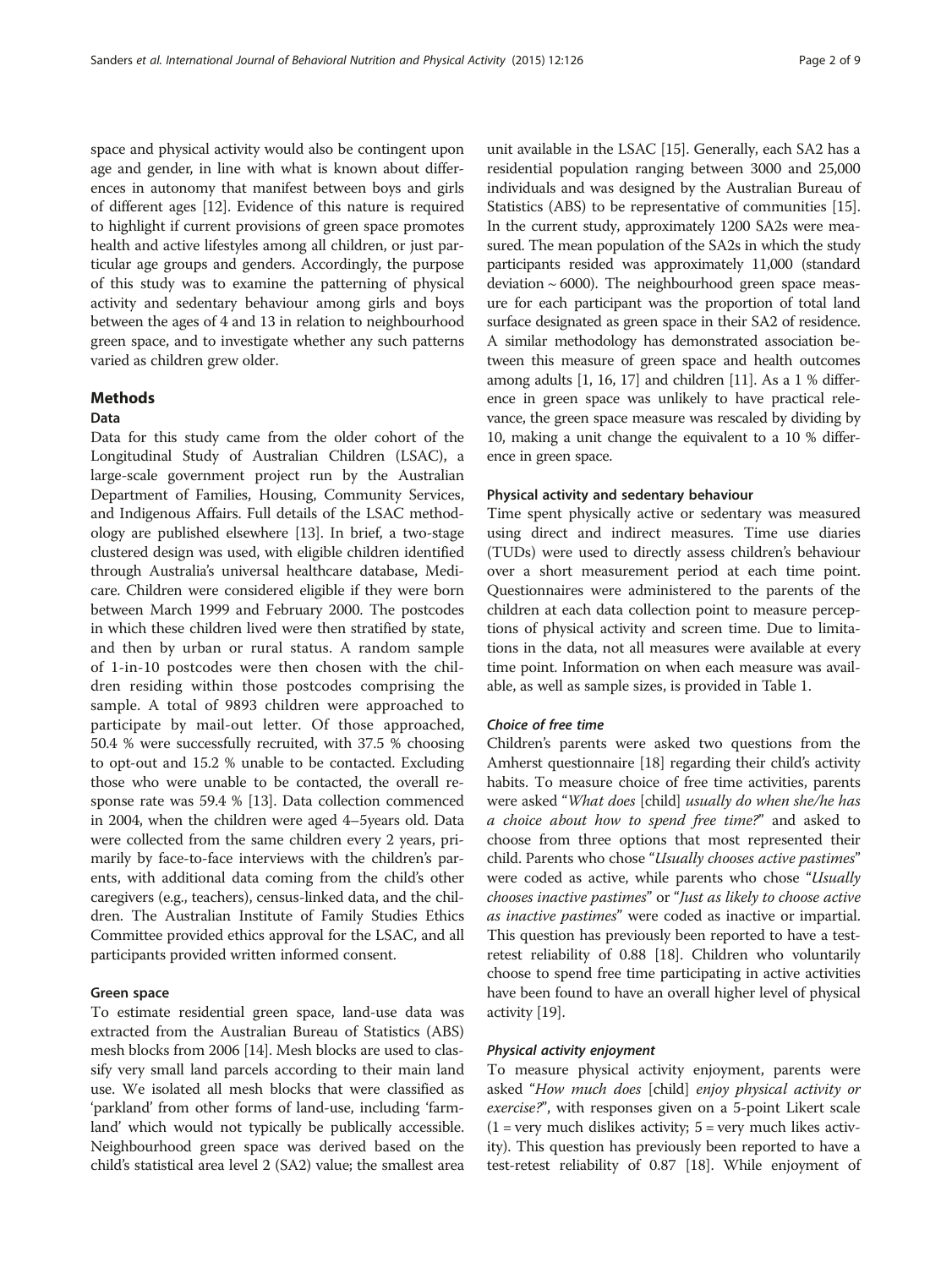# <span id="page-2-0"></span>Table 1 Sample characteristics

|                                                        | Wave 1           |                  | Wave 2           |                  | Wave 3           |                | Wave 4           |                  | Wave 5                     |                  |
|--------------------------------------------------------|------------------|------------------|------------------|------------------|------------------|----------------|------------------|------------------|----------------------------|------------------|
|                                                        | Boys             | Girls            | Boys             | Girls            | Boys             | Girls          | Boys             | Girls            | Boys                       | Girls            |
| Sample, n (%)                                          | 2537<br>(50.9 %) | 2446<br>(49.1 %) | 2277<br>(51.0 %) | 2187<br>(49.0 %) | 2212<br>(51.1 %) | 2119<br>(48.9% | 2133<br>(51.2 %) | 2036<br>(48.8 %) | 2021<br>(51.1 %)           | 1935<br>(48.9 %) |
| Age, Mean (SD)                                         | 4.2(0.4)         | 4.2(0.4)         | 6.3(0.5)         | 6.3(0.5)         | 8.3(0.4)         | 8.3(0.4)       | 10.3(0.5)        | 10.3(0.5)        | 12.4(0.5)                  | 12.4(0.5)        |
| Green Space, Mean % (SD)                               | 19.0 (16.5)      | 19.1 (16.4)      | 19.0 (16.8)      | 19.1 (16.2)      | 19.4 (16.9)      | 19.1(16.5)     | 19.4 (16.9)      | 19.0 (16.7)      | 19.5 (17.0)                | 19.2 (16.8)      |
| Weekly Family Income (In Thousands),<br>Mean \$ (SD)   | 1.5(2.6)         | 1.6(2.4)         | 1.8(1.2)         | 1.8(1.2)         | 2.1(1.5)         | 2.1(1.5)       | 2.2(2.0)         | 2.3(2.1)         | 2.6(2.0)                   | 2.5(1.7)         |
| Maternal Education, Mean Years (SD)                    | 14.4(2.6)        | 14.4(2.7)        | 14.6(2.5)        | 14.6(2.7)        | 14.8(2.5)        | 14.7(2.6)      | 14.9(2.5)        | 14.9(2.6)        | 15.0(2.5)                  | 15.0(2.6)        |
| Child Indigenous Status, n (%)                         | 91 (3.6 %)       | 96 (3.9 %)       | 74 (3.3 %)       | 79 (3.6 %)       | 59 (2.7 %)       | 65 (3.1 %)     | 56 (2.6 %)       | 62 (3.1 %)       | 57 (2.8 %)                 | 56 (2.9 %)       |
| Child Speaks Language Other Than English,<br>n (%)     | 318 (12.5 %)     | 306 (12.5 %)     | 268 (11.8 %)     | 249 (11.4 %)     | 246 (11.1 %)     | 220 (10.4 %)   | 224 (10.5 %)     | 218 (10.7 %)     | 168(8.3)                   | 159 (8.2 %)      |
| Impartial or Does Not Enjoy Physical Activity,<br>n(%) | 169 (6.7 %)      | 165 (6.8 %)      |                  |                  |                  |                | 132 (6.3 %)      | 146 (7.3 %)      | 160 (8.2 %)                | 227 (12.0 %)     |
| Chooses active activities during free time, n (%)      | 845 (33.4 %)     | 600 (24.6 %)     | 838 (36.8 %)     | 399 (18.3 %)     | 698 (31.6 %)     | 488 (23.1 %)   |                  |                  | 429 (21.5 %)               | 233 (12.2 %)     |
| Weekday TV, Mean Minutes (SD)                          |                  |                  | 99.0 (66.2)      | 94.7 (63.7)      | 103.8 (78.7)     | 99.1 (74.4)    | 111.6 (77.0)     | 105.4 (73.6)     | 122.2 (90.5)               | 118.5 (84.3)     |
| Weekend TV, Mean Minutes (SD)                          |                  |                  | 148.0 (89.4)     | 140.98 (83.8)    | 158.5 (93.7)     | 156.2 (90.4)   | 175.5 (95.7)     | 178.0 (92.6)     | 188.5 (99.9)               | 192.4 (97.9)     |
| TUD Weekday Physical Activity,<br>Mean Minutes (SD)    | 66.1 (77.0)      | 59.1 (72.1)      | 83.0 (81.5)      | 74.2 (83.6)      | 84.7 (91.0)      | 76.0 (90.4)    | 142.3 (102.2)    | 125.9 (95.6)     | 116.8 (98.9)               | 84.9 (88.7)      |
| Meets Physical Activity Guidelines Weekday,<br>n (%)   | 684 (41.6 %)     | 597 (38.0 %)     | 833 (58.8 %)     | 655 (47.4 %)     | 696 (54.3 %)     | 587 (47.1 %)   | 976 (79.3 %)     | 881 (73.0 %)     | 901 (67.3 %)               | 675 (50.6 %)     |
| TUD Weekend Physical Activity, Mean Minutes<br>(SD)    | 98.4 (100.8)     | 91.1 (94.9)      | 173.8 (121.6)    | 147.9 (115.6)    | 159.4 (129.4)    | 137.0 (122.6)  | 144.6 (115.0)    | 130.1 (117.7)    | 136.7 (120.4)              | 98.7 (105.6)     |
| Meets Physical Activity Guidelines Weekend,<br>n(%)    | 925 (57.2 %)     | 815 (54.9 %)     | 1286<br>(82.0 %) | 1097<br>(77.8 %) | 1028<br>(77.1 %) | 868 (69.9 %)   | 255 (73.1 %)     | 188 (66.0 %)     | 240 (68.8 %)               | 180 (55.4 %)     |
| TUD - Weekday Screen Time,<br>Mean Minutes (SD)        | 66.1 (77.0)      | 59.1 (72.1)      | 83.0 (81.5)      | 74.2 (83.6)      | 84.7 (91.0)      | 76.0 (90.4)    | 142.3 (102.2)    | 125.9 (95.6)     | 116.8 (98.9)               | 84.9 (88.7)      |
| Meets Screen Time Guidelines Weekday,<br>n(%)          | 816 (49.3 %)     | 925 (58.0 %)     | 1090<br>(70.1 %) | 1142<br>(78.3 %) | 818 (61.5 %)     | 883 (68.3 %)   | 439 (35.2 %)     | 564 (46.4 %)     | 509 (37.8 %)               | 513 (37.9 %)     |
| TUD - Weekend Screen Time,<br>Mean Minutes (SD)        | 98.4 (100.8)     | 91.1 (94.9)      | 173.8 (121.6)    | 147.9 (115.6)    | 159.4 (129.4)    | 137.0 (122.6)  | 144.6 (115.0)    | 130.1 (117.7)    | 136.7 (120.4) 98.7 (105.6) |                  |
| Meets Screen Time Guidelines Weekend,<br>n (%)         | 674 (41.6 %)     | 747 (49.7 %)     | 590 (38.7 %)     | 673 (47.9 %)     | 394 (29.6 %)     | 456 (36.5 %)   | 48 (13.6 %)      | 61 (21.4 %)      | 103 (29.2 %)               | 86 (25.5 %)      |

Note: n number of participants, SD standard deviation, % proportion of participants with data, · data not available at waves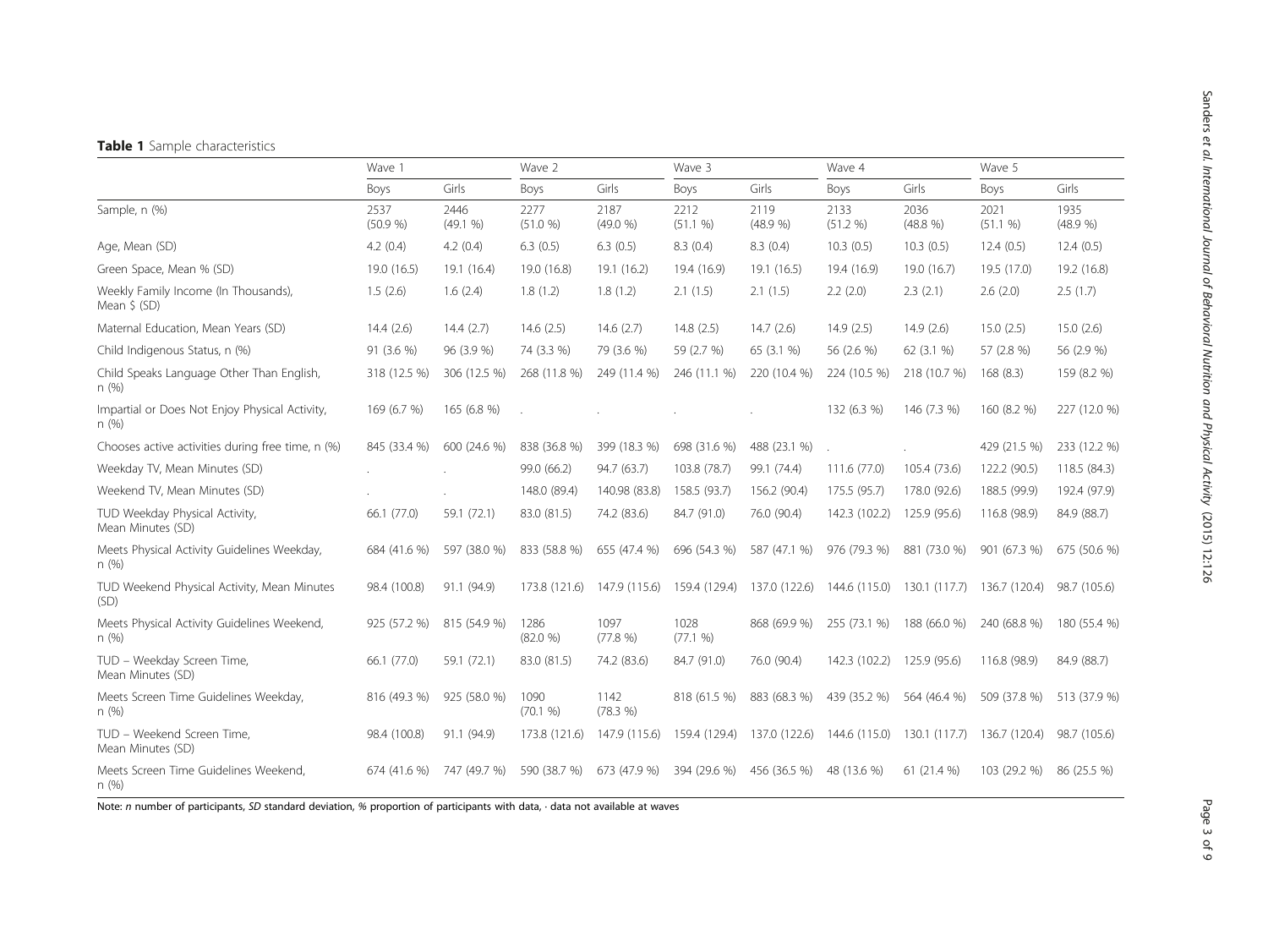physical activity is a known predictor of physical activity for both male and female children [\[20, 21\]](#page-8-0), it may not reflect actual participation in physical activity. Therefore, enjoyment was included to test if children in greener areas enjoy physical activity more than those in low green space areas do. For the purposes of analysis, this variable was recoded as a binary outcome. However, as the dislikes activity option was much less frequently chosen than the likes activity option, coding was reversed [\[22](#page-8-0)]. As such, 1–3 was coded as 1 (is impartial to, or does not enjoy, physical activity) and 4–5 was coded as 0 (enjoys physical activity).

#### Television viewing

Parents were asked to estimate the amount of time children spent watching television (TV) on a typical weekday and a typical weekend day (i.e., "About how many minutes on a typical weekday, would you say that [child] watches TV or videos at home?"). Answers were recorded as whole minutes, and entered as a continuous variable into the models.

#### Time use diaries (TUDs)

Two types of TUDs were used to measure children's health behaviours. For the first three time points (i.e., waves 1–3), a "light" time use diary was completed by one of the child's primary caregiver (usually the biological mother) over two 24-h periods (one weekday, one weekend day) [[23](#page-8-0)]. The respondent completed the diary by colouring bubbles that corresponded with activities the child participated in during 96 15-min periods. The respondent chose from a list of 26 pre-coded activities, and could select up to six activities for each period to allow for concurrent activities (i.e., watching television while eating).

For the last two time points (i.e., waves 4–5), a TUD was administered to the child. Rather than choosing from pre-coded activities, children were asked to record the sequence of activities over the course of a single randomly allocated day. An interviewer then input the information recorded by the child, as well as additional contextual information, during an interview with the child on the day following the diary completion. A coding framework was used to code the children's activities [[24](#page-8-0)], so as to make diaries comparable across children.

To process the TUD data, the total amount of time in activities representing physical activity or screen time were calculated. For example, "walk for travel or for fun" was coded as physical activity, while "watching TV, video, DVD, movie" was coded as screen time. Variables for weekday and weekend minutes physical activity and minutes screen time were then generated. To account for the reduced opportunity for physical activity and screen time during school hours, a dummy variable to represent if the child attended school was included for the weekday estimates. As previous research has found differences in the relationship between public open spaces and weekday and weekend physical activity [\[9](#page-8-0)], we chose not to combine these measures. To measure the influence of green space on meeting health guidelines, the TUD estimates were also transformed into binary variables, based on whether or not the child met the Australian guidelines for levels of physical activity (>60 min/day) and screen time (<120 min/day) [\[25\]](#page-8-0). Due to the different respondents and TUD types, we deemed it inappropriate to include both types of TUDs in the same model. Therefore, waves 1–3 and waves 4–5 were modelled separately.

#### Socioeconomic circumstances

Recent Australian evidence suggests that socioeconomic circumstances may predict physical activity habits of children [\[26\]](#page-8-0). Further, ethnicity has proven to be a consistent predictor of physical activity levels [\[26, 27\]](#page-8-0). Therefore, in order to address possible confounding, measures of family socioeconomic circumstances and ethnicity were included. Specifically, combined weekly income of caregivers (in thousands) and the number of years of education the mother had received [\[28\]](#page-8-0) were included as socioeconomic indicators. If the child spoke a language other than English (LOTE) at home, and if the child was of Australian Aboriginal or Torres Strait Islander heritage [\[29\]](#page-8-0) were included as ethnicity indicators.

#### Statistical analysis

Descriptive statistics of all measures were used to determine the characteristics of the sample. Multilevel linear regression and multilevel logistic models were then used to test the association between green space and each measure of physical activity or screen time. Within each model, the children's health behaviour at each survey wave (level 1) was nested within individuals (level 2) to examine longitudinal associations [[30\]](#page-8-0). Children were also grouped by their SA2 (level 3) in order to model spatial clustering.

To examine the role of child gender on the outcome variables, unadjusted mean trajectories were fit with an age-by-gender interaction. Examples of the results are provided in Fig. [1](#page-4-0). Significant gender differences in the mean trajectories were seen for all outcomes except TV viewing time. We therefore chose to fit gender stratified models for all outcomes.

For each outcome measure, an unadjusted model consisting of age, green space, and the outcome measure was fit. Confounding variables were then added successively, with log-likelihood tests computed after each model to determine whether or not each variable improved the fit. To test for variation in the effect of green space across time, a green space by age interaction was then added. As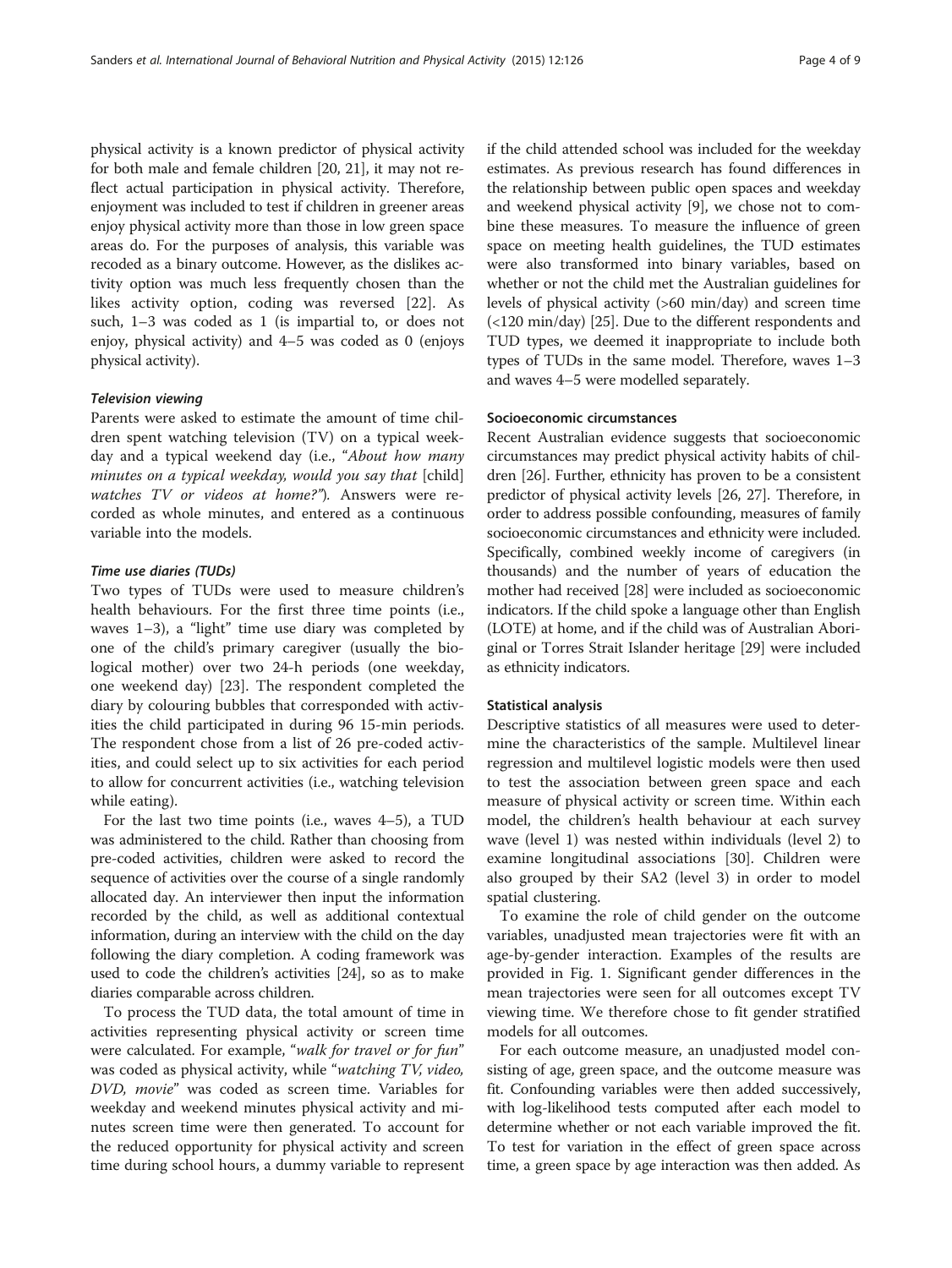<span id="page-4-0"></span>

multilevel modelling is resilient to data missing at random [[30](#page-8-0)], children were included where their data was available. Significance levels were set at 5 % for all tests. All statistical analyses were conducted using Stata 12 (StataCorp, College Station, TX, USA).

#### Results

The results of the descriptive statistics are presented in Table [1.](#page-2-0) The vast majority of parents indicated that their children enjoyed physical activity (>90 % for both boys and girls) at younger ages. The proportion of boys who enjoyed physical activity remained stable at older ages (93.3 % at wave 1; 91.8 % at wave 5), but decreased for girls (93.2 % at wave 1; 88.0 % at wave 5). Oddly, the proportion of children who chose active activities was much smaller than those who enjoyed physical activity. This proportion appeared to decrease as children aged (33.4 to 21.5 % for boys; 24.6 to 12.2 % for girls). The number of children meeting physical activity guidelines appeared to peak at wave 4 when the children were 10–11 years old, although it is unclear if this is the result of the change in measurement methodology. It is for this reason that we chose to fit separate models for waves 1–3 and waves 4–5 for all variables derived from the TUDs.

#### Choice of free time

The outcome of the multilevel models is presented in Table [2](#page-5-0). After controlling for possible confounders, boys in areas with 10 % more green space had an average 7 % greater odds of choosing physically active pastimes (OR = 1.07, 95 % CI = 1.02, 1.13;  $p = 0.009$ ). For girls, this relationship was not statistically significant  $(OR = 1.01, 95 % CI = 0.96, 1.07; p = 0.825)$ . A green space by age term was not significant when added for boys or girls ( $p > 0.05$ ).

#### Physical activity enjoyment

For physical activity enjoyment, those living in areas with 10 % more green space were associated with 8 % lower odds of a boy not enjoying physical activity  $(OR = 0.92,$ 95 % CI = 0.85, 1.00;  $p = 0.043$ ) in the adjusted models. Interestingly, the influence of green space was not significant before controlling for confounding, suggesting that green space may be susceptible to negative confounding. The trend was similar for girls, but failed to reach significance (OR: 0.95; 95 % CI = 0.87, 1.03;  $p = 0.207$ ). No statistically significant interaction between green space and age was seen for boys or girls ( $p > 0.05$ ).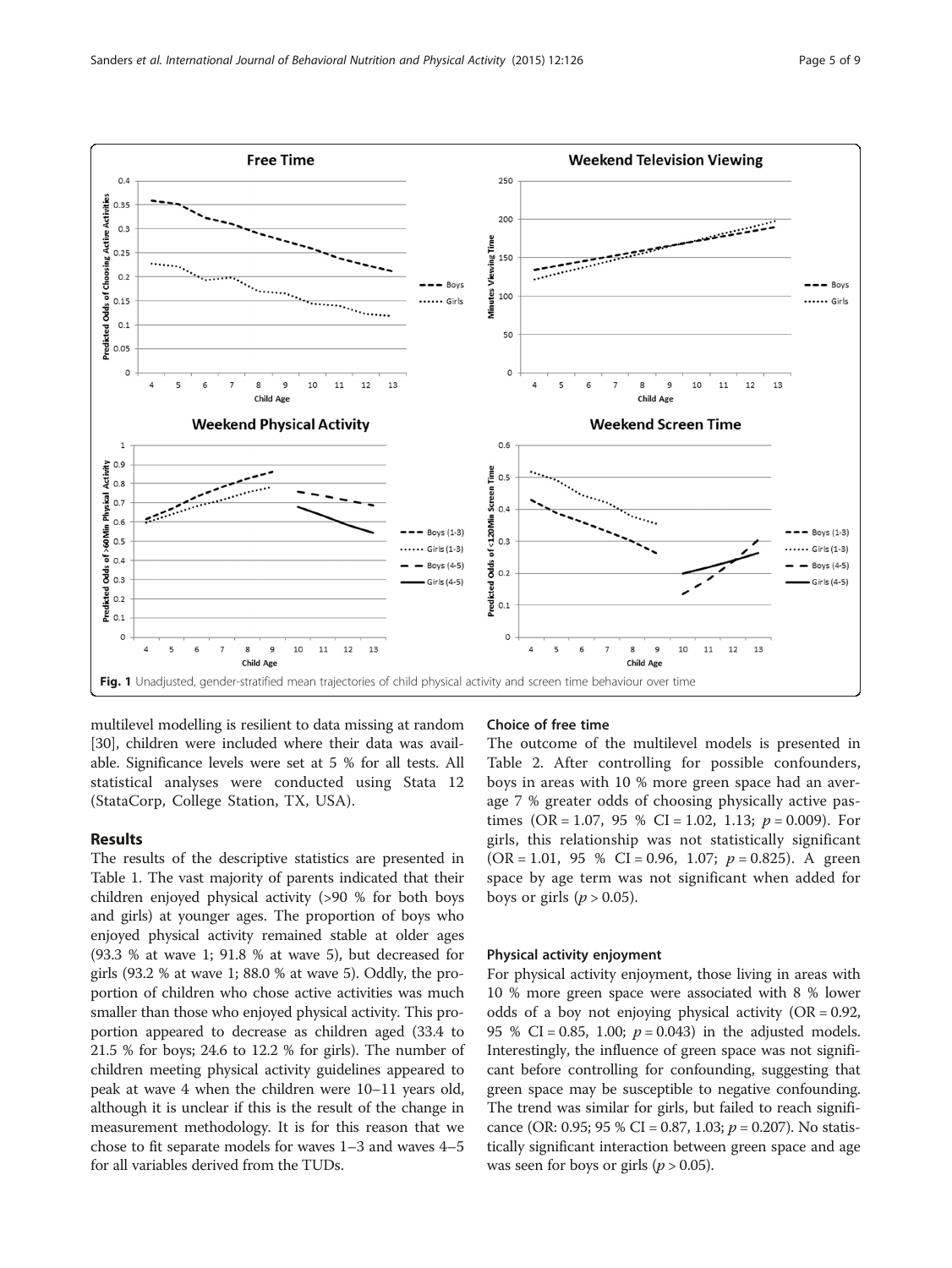<span id="page-5-0"></span>

| Table 2 Influence of green space on children's physical activity and screen time |  |  |  |
|----------------------------------------------------------------------------------|--|--|--|
|----------------------------------------------------------------------------------|--|--|--|

|                                                                   | <b>Boys</b>                   |         |                               |         | Girls                         |         |                              |         |
|-------------------------------------------------------------------|-------------------------------|---------|-------------------------------|---------|-------------------------------|---------|------------------------------|---------|
|                                                                   | Unadjusted                    | P-Value | Adjusted                      | P-Value | Unadjusted                    | P-Value | Adjusted                     | P-Value |
| Chooses Active Free Time, OR (95 % CI)                            | 1.06(1.01, 1.12)              | 0.120   | 1.07(1.02, 1.13)              | 0.009   | $1.01$ (0.96, 1.07)           | 0.592   | 1.01 (0.95, 1.07)            | 0.805   |
| Physical Activity Non-Enjoyment, OR (95 % CI)                     | 0.95(0.89, 1.02)              | 0.173   | 0.92(0.85, 1.00)              | 0.043   | 0.94(0.88, 1.01)              | 0.103   | 0.95(0.87, 1.03)             | 0.210   |
| Television Weekday (Minutes), β (95 % CI)                         | $-1.04$ $(-2.45, 0.38)$       | 0.150   | $-0.32$ $(-1.76, 1.11)$       | 0.659   | $-1.95$ ( $-3.33$ , $-0.56$ ) | 0.006   | $-1.18$ ( $-2.50$ , 0.17)    | 0.087   |
| Television Weekend (Minutes), $\beta$ (95 % CI)                   | $-2.35$ $(-3.97, -0.72)$      | 0.005   | $-2.34$ ( $-4.00$ , $-0.69$ ) | 0.005   | $-1.40$ $(-3.13, 0.32)$       | 0.111   | $-0.16$ $(-1.93, 1.61)$      | 0.858   |
| Minutes Physical Activity (Weekday; Waves 1–3), $\beta$ (95 % CI) | $1.35$ (-0.14, 2.83)          | 0.075   | 1.88(0.23, 3.53)              | 0.026   | $0.56$ ( $-1.09$ , $2.21$ )   | 0.506   | $-0.06$ $(-1.90, 1.77)$      | 0.947   |
| Minutes Physical Activity (Weekday; Waves 4-5), β (95 % CI)       | $-0.22$ $(-2.56, 2.11)$       | 0.852   | $0.69$ ( $-2.00$ , $3.38$ )   | 0.616   | $-0.65$ $(-2.90, 1.60)$       | 0.572   | $-0.26$ $(-2.88, 2.35)$      | 0.844   |
| Minutes Physical Activity (Weekend; Waves 1–3), $\beta$ (95 % CI) | 3.20 (0.82, 5.58)             | 0.008   | 3.01 (0.37, 5.66)             | 0.026   | $1.47$ (-0.73, 3.66)          | 0.190   | $1.18(-1.21, 3.58)$          | 0.333   |
| Minutes Physical Activity (Weekend; Waves 4–5), β (95 % CI)       | $1.91$ ( $-3.44$ , $7.26$ )   | 0.485   | 2.24 (-3.90, 8.38)            | 0.475   | $-1.52$ ( $-6.36$ , 3.33)     | 0.539   | $-1.78$ ( $-7.36$ , $3.80$ ) | 0.533   |
| Minutes Screen Time (Weekday; Waves 1-3), β (95 % CI)             | $-2.02$ ( $-3.97$ , $-0.07$ ) | 0.043   | $-1.90$ $(-3.97, 0.17)$       | 0.071   | $-0.77$ $(-2.63, 1.08)$       | 0.414   | $-1.13$ $(-3.02, 0.77)$      | 0.243   |
| Minutes Screen Time (Weekday; Waves 4-5), β (95 % CI)             | $-1.38$ ( $-4.69$ , $1.93$ )  | 0.412   | $1.22$ (-2.15, 4.59)          | 0.478   | $-1.64$ $(-4.91, 1.63)$       | 0.325   | $1.86$ ( $-1.48$ , $5.19$ )  | 0.275   |
| Minutes Screen Time (Weekend; Waves 1-3), β (95 % CI)             | $-2.98$ $(-5.27, -0.70)$      | 0.011   | $-2.21$ $(-4.66, 0.23)$       | 0.076   | $-1.97$ $(-4.10, 0.17)$       | 0.071   | $-1.65$ $(-3.84, 0.54)$      | 0.140   |
| Minutes Screen Time (Weekend; Waves 4-5), β (95 % CI)             | $-5.15$ $(-11.96, 1.66)$      | 0.138   | $-5.97$ $(-13.73, 1.79)$      | 0.131   | 2.99 (-3.50, 9.48)            | 0.367   | 5.80 (-1.47, 13.08)          | 0.118   |
| >60 min Physical Activity (Weekday; Waves 1-3), OR (95 % CI)      | 1.05(1.01, 1.10)              | 0.022   | 1.07(1.02, 1.12)              | 0.009   | 1.03 (0.98, 1.07)             | 0.289   | 1.01 (0.96, 1.06)            | 0.736   |
| >60 min Physical Activity (Weekday; Waves 4-5), OR (95 % CI)      | 0.99(0.94, 1.05)              | 0.740   | 1.00(0.93, 1.07)              | 0.928   | 0.96(0.91, 1.02)              | 0.211   | 0.98(0.92, 1.05)             | 0.647   |
| >60 min Physical Activity (Weekend; Waves 1-3), OR (95 % CI)      | 1.08(1.03, 1.14)              | 0.002   | 1.09(1.03, 1.15)              | 0.002   | $1.00$ (0.96, 1.05)           | 0.923   | 0.99(0.94, 1.04)             | 0.784   |
| >60 min Physical Activity (Weekend; Waves 4-5), OR (95 % CI)      | 1.05(0.94, 1.17)              | 0.408   | 1.04 (0.92, 1.18)             | 0.509   | 1.03(0.94, 1.13)              | 0.467   | 1.04(0.92, 1.17)             | 0.559   |
| <120 min Screen Time (Weekday; Waves 1-3), OR (95 % CI)           | 1.03 (0.98, 1.09)             | 0.197   | $1.03$ $(0.97, 1.10)$         | 0.300   | 1.04(0.98, 1.10)              | 0.207   | 1.06 (0.99, 1.14)            | 0.073   |
| <120 min Screen Time (Weekday; Waves 4-5), OR (95 % CI)           | 1.00 (0.95, 1.06)             | 0.991   | 0.98(0.91, 1.05)              | 0.550   | 1.04(0.98, 1.10)              | 0.236   | 0.98(0.91, 1.05)             | 0.538   |
| <120 min Screen Time (Weekend; Waves 1-3), OR (95 % CI)           | 1.06(1.01, 1.12)              | 0.032   | 1.05(0.99, 1.11)              | 0.126   | 1.04(0.99, 1.10)              | 0.139   | 1.03(0.97, 1.09)             | 0.321   |
| <120 min Screen Time (Weekend; Waves 4-5), OR (95 % CI)           | 0.98(0.86, 1.11)              | 0.729   | $0.96$ $(0.83, 1.11)$         | 0.580   | 0.94(0.84, 1.05)              | 0.285   | 0.98(0.84, 1.15)             | 0.844   |

Note: Adjusted models are adjusted for child age, maternal education, if the child speaks a language other than English, family weekly income, and child indigenous status. Time use diary (weekday) is further adjusted to account for school days. Bold text indicates p<0.05

CI confidence intervals, OR odds ratio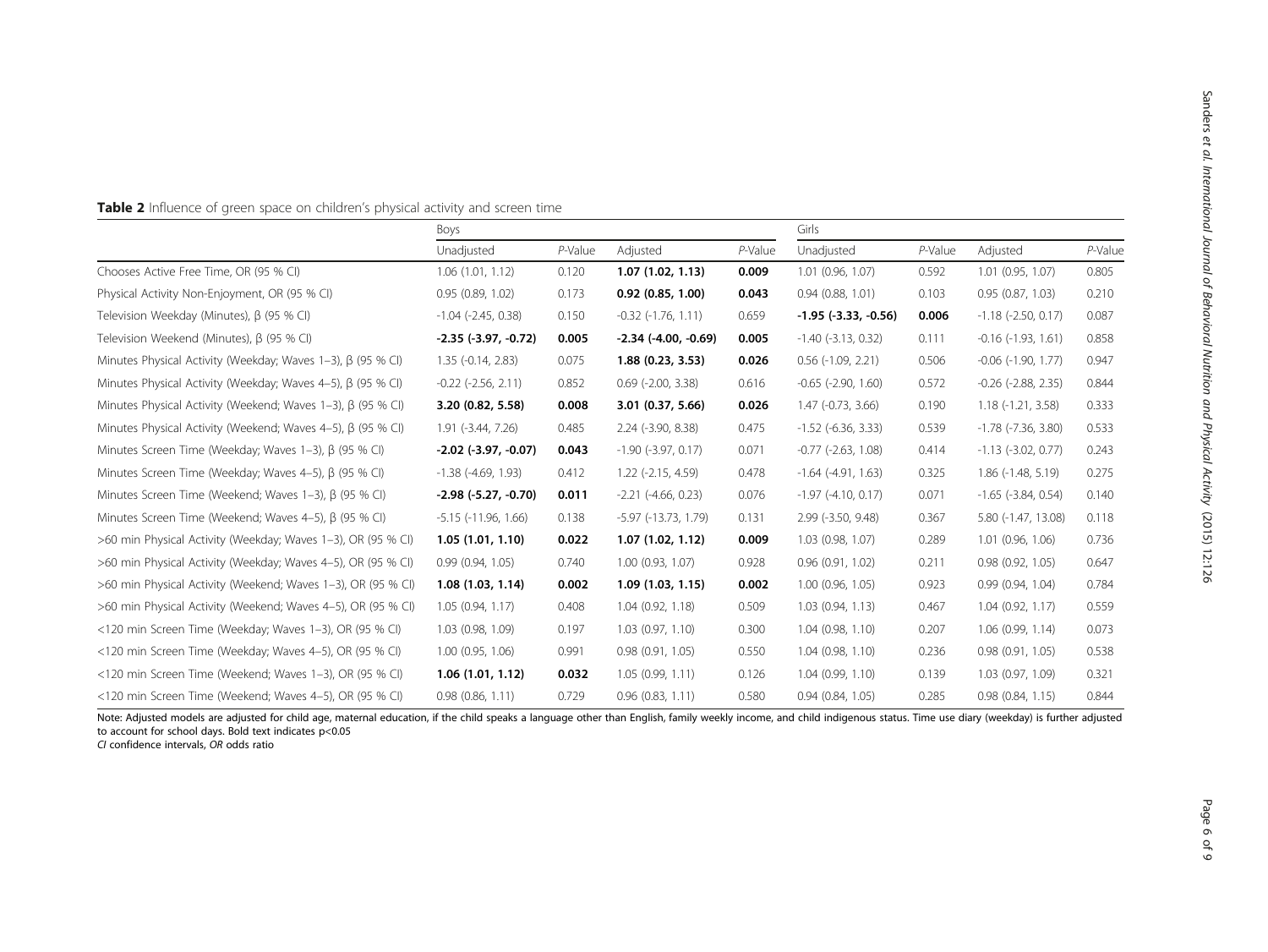#### Television viewing

Parent reported weekday TV viewing was not significantly related to green space for boys or girls after adjustment for socio-economic circumstances (all  $p > 0.05$ ). However, a 10 % difference in green space was associated with an adjusted mean of 2.4 min less weekend TV viewing time for boys (β = 2.34, 95 % CI = -4.00, -0.69;  $p = 0.005$ ), but not girls (β = −0.16, 95 % CI = −1.93, 1.61;  $p = 0.858$ ). When a green space  $\times$  age interaction was fit, green space was more strongly related with television viewing as girls grew older (βGreen Space = −5.76, 95 % CI =  $-10.53$ ,  $-0.98$ ;  $p = 0.018$ ;  $\beta$ Green Space\*Age = 0.62, 95 % CI = 0.13, 1.11;  $p = 0.014$ ). The interaction effect was not present for boys ( $p > 0.05$ ).

#### Time use diaries

#### Physical activity (Minutes/Day)

After adjusting for other predictors, green space did not significantly predict girls' time in physical activity on weekdays or weekends during waves 1–3 or waves 4–5. However, for boys a 10 % difference in green space was associated with a mean of 1.9 min greater time spent physically active on a weekday ( $β = 1.88$ , 95 % CI = 0.22, 3.53;  $p = 0.026$ ), and 3.0 min more weekend physical activity ( $\beta = 3.01$ , 95 % CI = 0.37, 5.66;  $p = 0.026$ ) after adjusting for confounders, but only at younger ages (i.e., waves 1–3). For waves 4–5, a green space by age interaction indicated green space became less strongly related with physical activity as children grew older ( $\beta_{Green\ Space} = 69.59$ , 95 % CI = 6.11, 133.06;  $p = 0.032$ ; β<sub>Green Space\*Age</sub> = -5.92, 95 % CI =  $-11.47$ , 0.37;  $p = 0.037$ ).

#### Screen time (Minutes/Day)

Living in an area with 10 % more green space was associated with a mean of 2.0 min less weekday ( $\beta$  = -2.02, 95 % CI = −3.97, −0.07; *p* = 0.043) and 3.0 min less weekend ( $\beta$  = −2.98, 95 % CI = −5.27, −0.70;  $p = 0.011$ ) screen time for boys at younger ages (i.e., waves 1–3). However, the effect was reduced to 1.9 less weekday minutes (β = −1.90, 95 % CI = −3.97, 0.17;  $p = 0.071$ ) and 2.2 less weekend minutes ( $β = 2.21$ , 95 % CI = -4.66, 0.23;  $p = 0.076$ ) and rendered non-significant after adjusting for confounders. While the individual effect was not significant for girls, an interaction effect between green space and age was present, such that green space became more strongly related with screen time as girls grew older (β<sub>Green Space</sub> = -7.11, 95 % CI = -12.79, -1.42;  $p = 0.014$ ;  $\beta_{\text{Green Space*Age}} = 0.98, 95 % CI = 0.10, 1.86; p = 0.029.$ There were no associations for boys or girls at older ages (i.e., waves 4–5).

#### Adherence to physical activity and screen time guidelines

The odds of a girl meeting physical activity recommendations (i.e., >60 min) on a weekday were not significantly influenced by green space availability at waves 1–3 or waves 4–5. For boys, a 10 % difference in green space was associated with greater odds of meeting physical activity guidelines on both weekdays ( $OR = 1.07$ , 95 %  $CI = 1.02$ , 1.12;  $p = 0.009$ ) and weekends (OR = 1.09, 95 % CI = 1.03, 1.15;  $p = 0.002$ ), but only at waves 1–3. When a green space by age interaction term was added, a statistically significant interaction was found for boys at waves 1–3, such that green space became less strongly related to adherence to physical activity guidelines as boys aged  $(OR_{Green}_{space} = 2.12, 95 % CI = 1.01, 4.44; p = 0.046;$ OR<sub>Green Space\*Age</sub> = 0.94, 95 % CI = 0.88, 1.00;  $p = 0.043$ ). Boys' weekend physical activity was significantly associated with green space, with 10 % more green space associated with 9 % greater odds of meeting physical activity guidelines (OR = 1.09, 95 % CI = 1.03, 1.15;  $p = 0.047$ ), at waves 1–3. There were no statistically significant associations between green space and the odds of either boys or girls meeting the screen time recommendations, on weekdays or weekends.

#### **Discussion**

The objective of this study was to examine the longitudinal relationship between neighbourhood green space and children's physical activity and screen time behaviours. Overall, neighbourhood green space was associated with more physical activity for boys, although effect sizes were modest. Similarly, green space was associated with a reduction in boys' weekend screen time and parent-reported TV viewing time. Further, green space was associated with greater odds of a boy enjoying physical activity, and choosing physical active past times. However, influences on physical activity and screen time were only seen when the children were at a younger age. Therefore, the key finding of this longitudinal study is that boys' physical activity and screen time are impacted by their neighbourhood green space quantity.

To contextualise the findings, a boy living in an area with 10 % green space would do an average of 108 h less physical activity between the ages of 4 and 13, compared to a boy living in an area with 20 % green space. Averaged across the 9 years, there is a loss of approximately 14 min per week of physical activity. The difference further increases when compared to a boy living in an area with 50 % green space, with the child in the low green space area doing approximately 55 min per week less on average than the child in the higher green space area. The effect is the opposite for screen time  $-$  a boy living in a 10 % green space area would have an average of 12 min per week more screen time compared to a boy in a 20 % green space area, and 48 min more compared to a boy in a 50 % green space area.

It is noteworthy that primary green space effects were only observed for boys. In previous research on the same sample of children, only boys' BMI was significantly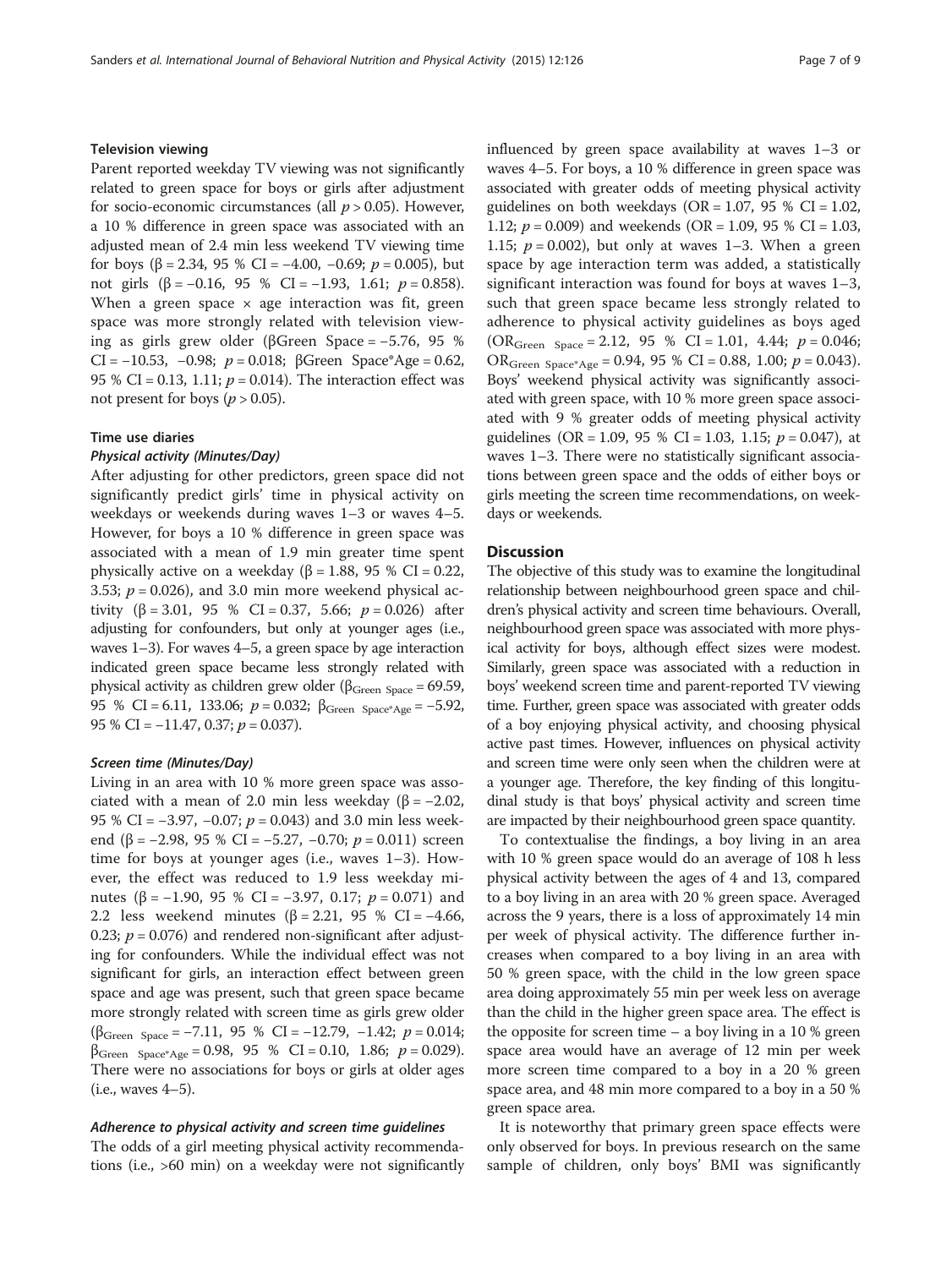influenced by levels of neighbourhood green space [\[11](#page-8-0)]. As increased physical activity and decreased screen time are often touted as potential causal mechanisms for green space related health gain, it is not surprising that the trend is similar for both outcomes. In research on adult populations, positive health effects of green space were found almost exclusively for men, with little or no significant influences on women's health [[31](#page-8-0)]. It is possible that even with equal availability of green space, girls would be less likely to use the space than boys. It has been demonstrated that males significantly outnumber females in public parks (a major component of green space) in the USA, and that males are almost twice as likely as females to engage in vigorous physical activity while there [\[32\]](#page-8-0). In research on children, results are often not analysed separately for boys and girls, making comparisons to previous research difficult and possibly masking significant sex-related differences (where sex by green space interactions are not specified). It is unclear if gender differences seen are a result of differences in green space quality or facilities, or if the gender differences manifest as a result of differing levels of autonomy between boys and girls [\[33\]](#page-8-0). Identifying ways to make green space more appealing to girls may be an important avenue in developing green spaces that maximize population health benefit.

Among the strengths of the present study is the use of an objective measure of green space and the use of longitudinal data from a nationally representative sample of Australian children. The use of longitudinal data analysis to investigate the relationship between green space and health or health behaviours is regularly recommended [[34\]](#page-8-0), but difficult to accomplish. Further, we employed multiple measures of physical activity and screen time, from both the parent and the child.

The potential limitations of this study should also be noted. As with all longitudinal studies, participant dropout may produce unintended bias. Sample weights are provided for the LSAC data; however, we chose not to apply them as our interests lay in the associations with green space, rather than estimating prevalence. Additionally, as this was not a randomized controlled trial, there is always a risk of unmeasured confounders influencing the results. For example, the influence of green space on physical activity or screen time may be explained by socioeconomic confounding beyond what we adjusted for, such as value of assets. Further, while our measures of physical activity and screen time included objective measures, study design choices outside of our control were not ideal. For example, the change of measurement tool for the TUDs between waves 3 and 4 resulted in a less-than-optimal modelling strategy. While we attempt to minimize this shortcoming with multiple measurement methods, it is acknowledged that a more consistent physical activity or screen time measurement tool may yield different results.

While the measure of green space measure was objective, the land use of ABS mesh blocks were categorised at only one time point. We have not corrected for any variations in the amount of land designated as parkland over the duration of the study. Furthermore, the measure of green space only quantified the amount of green space in an area, and could not account for type or quality of green space. It is likely that green space quality plays an important role in green space's relationships with physical activity and screen time [[35](#page-8-0)]. In particular, green space quality may explain the different results for boys and girls. However, data on green space or park quality are not routinely collected. Future research should continue to investigate the longitudinal influence of green space on physical activity or screen time. In particular, there is a need for studies using reliable, objective measures of physical activity and screen time, as well as of green space. A closer investigation into the reason for apparent gender differences in green space influence on physical activity and screen time is also warranted.

### **Conclusions**

Neighbourhood green space was associated with greater chance of boys choosing physically active activities, and enjoying physical activity. More green space was also associated with greater odds of boys meeting physical activity recommendations on weekends, and with less weekend TV viewing time. These results indicate that neighbourhood green space may promote more active lifestyles among young boys. Therefore, urban planners and policy makers should be mindful that inadequate access to green space may further compound the growing problem of youth inactivity.

#### Competing interests

The authors declare that they have no competing interests.

#### Authors' contributions

TS led the development and design of the study, under the supervision of TAB, XF, PPF & CL. TS conducted the data analyses, with input from TAB. All authors contributed to the manuscript preparation and redrafting of the manuscript. All authors read and approved the final manuscript.

#### Acknowledgements

This paper uses unit record data from Growing Up in Australia, the Longitudinal Study of Australian Children. The study is conducted in partnership between the Department of Social Services (DSS), the Australian Institute of Family Studies (AIFS) and the Australian Bureau of Statistics (ABS). The findings and views reported in this paper are those of the authors and should not be attributed to DSS, AIFS or the ABS. The authors also acknowledge the ABS for use of the 2006 mesh block data. TS is supported by an Australian Postgraduate Award. TAB is supported by a Fellowship with the National Heart Foundation of Australia (No. 100161).

#### Author details

<sup>1</sup>School of Science and Health, Western Sydney University, Parramatta 2150NSW, Australia. <sup>2</sup>Early Start Research Institute, University of Wollongong, Wollongong 2722NSW, Australia. <sup>3</sup>Menzies Centre for Health Policy University of Sydney, Sydney 2006NSW, Australia. <sup>4</sup>School of Health and Society, University of Wollongong, Wollongong 2722NSW, Australia. <sup>5</sup>Institute for Positive Psychology and Education, Australian Catholic University, Sydney